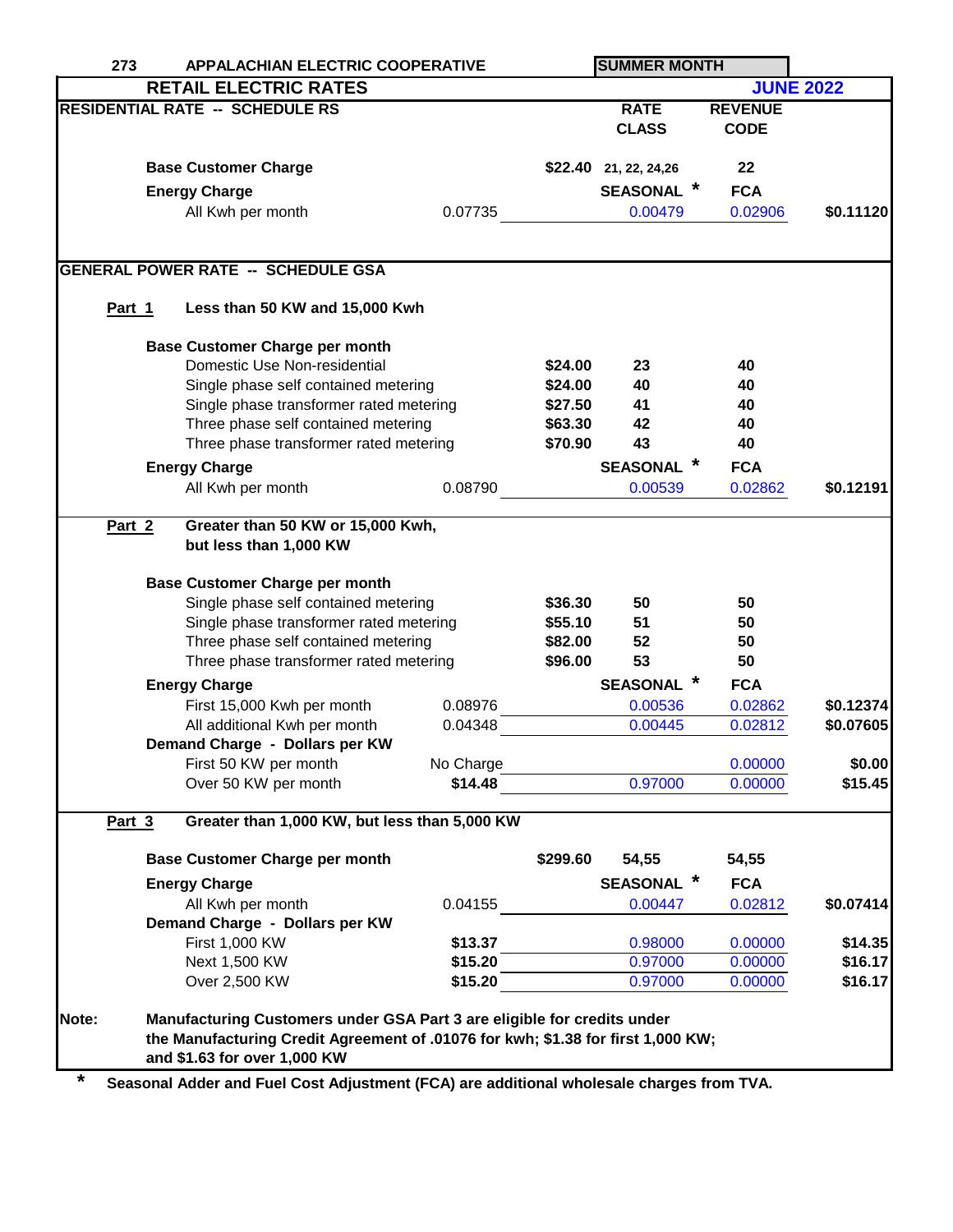| 273                       | <b>APPALACHIAN ELECTRIC COOPERATIVE</b>                         |                            |              |                  | <b>SUMMER MONTH</b>       |                 |                   |  |
|---------------------------|-----------------------------------------------------------------|----------------------------|--------------|------------------|---------------------------|-----------------|-------------------|--|
|                           | <b>RETAIL ELECTRIC RATES</b>                                    |                            |              |                  |                           |                 | <b>JUNE 2022</b>  |  |
|                           |                                                                 |                            |              |                  |                           |                 |                   |  |
| <b>SCHEDULE LS</b>        |                                                                 |                            |              |                  |                           |                 |                   |  |
|                           |                                                                 |                            |              |                  |                           |                 |                   |  |
| Part 1                    | <b>Street - Traffic - Athletic Field Lighting</b>               |                            |              |                  | 72-73-74                  | 72-73-74        |                   |  |
|                           | <b>Base Customer Charge per month</b>                           |                            |              | \$23.00          |                           |                 |                   |  |
|                           |                                                                 |                            |              |                  |                           |                 |                   |  |
|                           | <b>Energy Charge</b>                                            |                            |              |                  | <b>SEASONAL</b>           | <b>FCA</b>      |                   |  |
|                           | All Kwh per month                                               |                            | 0.04740      |                  | 0.00553                   | 0.02906         | \$0.08199         |  |
|                           | <b>Facility Charge</b>                                          |                            |              |                  |                           |                 |                   |  |
|                           | The annual facility charge shall be 16 percent of the installed |                            |              |                  |                           |                 |                   |  |
|                           | cost and shall be billed at one-twelfth part each month.        |                            |              |                  |                           |                 |                   |  |
| Part 2                    | <b>Outdoor Lighting for Individual Customers</b>                |                            |              |                  | 77-78                     | 77-78           |                   |  |
| $R -$                     | <b>RESIDENTIAL</b>                                              |                            |              |                  |                           |                 |                   |  |
| $C -$                     | <b>COMMERCIAL</b>                                               |                            |              |                  |                           |                 |                   |  |
| $SL -$                    | <b>STREET LIGHT</b>                                             |                            |              | <b>Lamp Size</b> | Rated                     | <b>Facility</b> | <b>Monthly</b>    |  |
| <b>Available Services</b> |                                                                 | Code                       | <b>Watts</b> | <b>Lumens</b>    | kWh                       | Charge          | Rate              |  |
|                           | Not Available Mercury Vapor                                     | VL01                       | 175          | 7,650            | 70                        | 3.42            | \$9.16            |  |
| Not Available             |                                                                 | <b>VL02</b>                | 400          | 19,100           | 155                       | 5.12            | \$17.83           |  |
| Not Available             |                                                                 | VL03                       | 1000         | 47,500           | 378                       | 9.88            | \$40.87           |  |
| $R - C - SL$              | <b>High Pressure Sodium</b>                                     | VL <sub>04</sub>           | 100          | 8,550            | 42                        | 4.69            | \$8.13            |  |
| $R - C - SL$<br>$C - SL$  |                                                                 | <b>VL05</b>                | 250          | 23,000           | 105                       | 5.84            | \$14.45           |  |
|                           |                                                                 | VL <sub>06</sub>           | 400          | 45,000           | 165                       | 7.32            | \$20.85<br>\$9.17 |  |
| Not Available - Floods    | Not Available Mercury Vapor                                     | VL07                       | 175          | 7,650            | 70                        | 3.43            | \$17.83           |  |
| Not Available             |                                                                 | <b>VL08</b><br><b>VL09</b> | 400<br>1,000 | 19,100<br>47,500 | 155<br>378                | 5.12<br>9.88    | \$40.87           |  |
| $C - SL$                  | <b>High Pressure</b>                                            | <b>VL10</b>                | 250          | 23,000           | 105                       | 7.74            | \$16.35           |  |
| $C - SL$                  | Sodium-Floods                                                   | <b>VL11</b>                | 400          | 45,000           | 165                       | 7.32            | \$20.85           |  |
| $C - SL$                  | <b>Metal Halide - Floods</b>                                    | <b>VL12</b>                | 1,000        | 110,000          | 380                       | 11.43           | \$42.59           |  |
| $C - SL$                  |                                                                 | <b>VL13</b>                | 400          | 32,000           | 155                       | 10.93           | \$23.64           |  |
| $R - C - SL$              | <b>Decorative Luminaire</b>                                     | <b>VL15</b>                | 175          | 7,650            | 70                        | 10.18           | \$15.92           |  |
|                           | Does not include ATC Charges                                    |                            |              |                  |                           |                 |                   |  |
| <b>SL</b>                 | <b>HPS Mongoose</b>                                             | <b>VL16</b>                | 400          | 45,000           | 165                       | 13.95           | \$27.48           |  |
| $R - C - SL$              | <b>HPS Decorative Luminaire</b>                                 | <b>VL17</b>                | 100          | 8,500            | 42                        | 10.18           | \$13.62           |  |
| R                         | <b>LED - Open Bottom</b>                                        | VL20                       | 60           | 5,200            | 24                        | 6.51            | <b>\$8.48</b>     |  |
| $R - C - SL$              | <b>LED-Decorative Utility Post</b>                              | <b>VL30</b>                | 70           | 3,974            | 28                        | 14.03           | \$16.33           |  |
| $R - C - SL$              | LEDMR-4050-MV (Bulb Only)                                       | <b>VL31</b>                | 50           | 6,250            | 20                        | 12.95           | \$14.59           |  |
| $R - C - SL$              | <b>LED-Decorative Washington</b>                                | <b>VL32</b>                | 81           | 5,698            | 32                        | 19.99           | \$22.61           |  |
|                           |                                                                 |                            |              |                  |                           |                 |                   |  |
|                           | $R^1$ - C - SL LED-FId 120W (250W Eq)                           | <b>VL40</b>                | 119          | 14,579           | 48                        | 9.07            | \$13.01           |  |
| $C - SL$                  | LED-Fld 200W (400W Eq)                                          | <b>VL41</b>                | 199          | 23,067           | 80                        | 9.54            | \$16.10           |  |
| $C - SL$                  | LED-Fld 350W (1000W Eq)                                         | <b>VL42</b>                | 349          | 29,037           | 140                       | 12.05           | \$23.53           |  |
| $R - C - SL$              | LED-Rdwy 70W (175W Eq)                                          | <b>VL50</b>                | 72           | 7,829            | 29                        | 7.27            | \$9.65            |  |
| $C - SL$                  | LED-Rdwy 140W (250W Eq)                                         | <b>VL51</b>                | 138          | 15,520           | 55                        | 8.71            | \$13.22           |  |
| $C - SL$                  | <b>LED-Rdwy 210W (400W Eq)</b>                                  | <b>VL52</b>                | 208          | 23,250           | 83                        | 7.94            | \$14.75           |  |
| $C - SL$                  | LED-Rdwy 270W (1000W Eq)                                        | <b>VL53</b>                | 274          | 30,491           | 110                       | 9.39            | \$18.41           |  |
| $C - SL$                  | <b>LED-Interstate 210W Med</b>                                  | <b>VL60</b>                | 206          | 20,381           | 82                        | 10.91           | \$17.63           |  |
| $C - SL$                  | <b>LED-Interstate 210W Wide</b>                                 | <b>VL61</b>                | 206          | 20,316           | 82                        | 10.91           | \$17.63           |  |
| $C - SL$                  | <b>LED-Interstate 250W Med</b>                                  | <b>VL62</b>                | 245          | 24,299           | 98                        | 11.44           | \$19.48           |  |
| $C - SL$                  | <b>LED-Interstate 250W Wide</b>                                 | VL63                       | 245          | 24,140           | 98                        | 11.44           | \$19.48           |  |
|                           | <b>Energy Charge</b>                                            |                            |              |                  | $\ast$<br><b>SEASONAL</b> | <b>FCA</b>      |                   |  |
|                           | All Kwh per month                                               |                            | 0.04740      |                  | 0.00553                   | 0.02906         | \$0.08199         |  |

**\* Seasonal Adder and Fuel Cost Adjustment (FCA) are additional wholesale charges from TVA.**